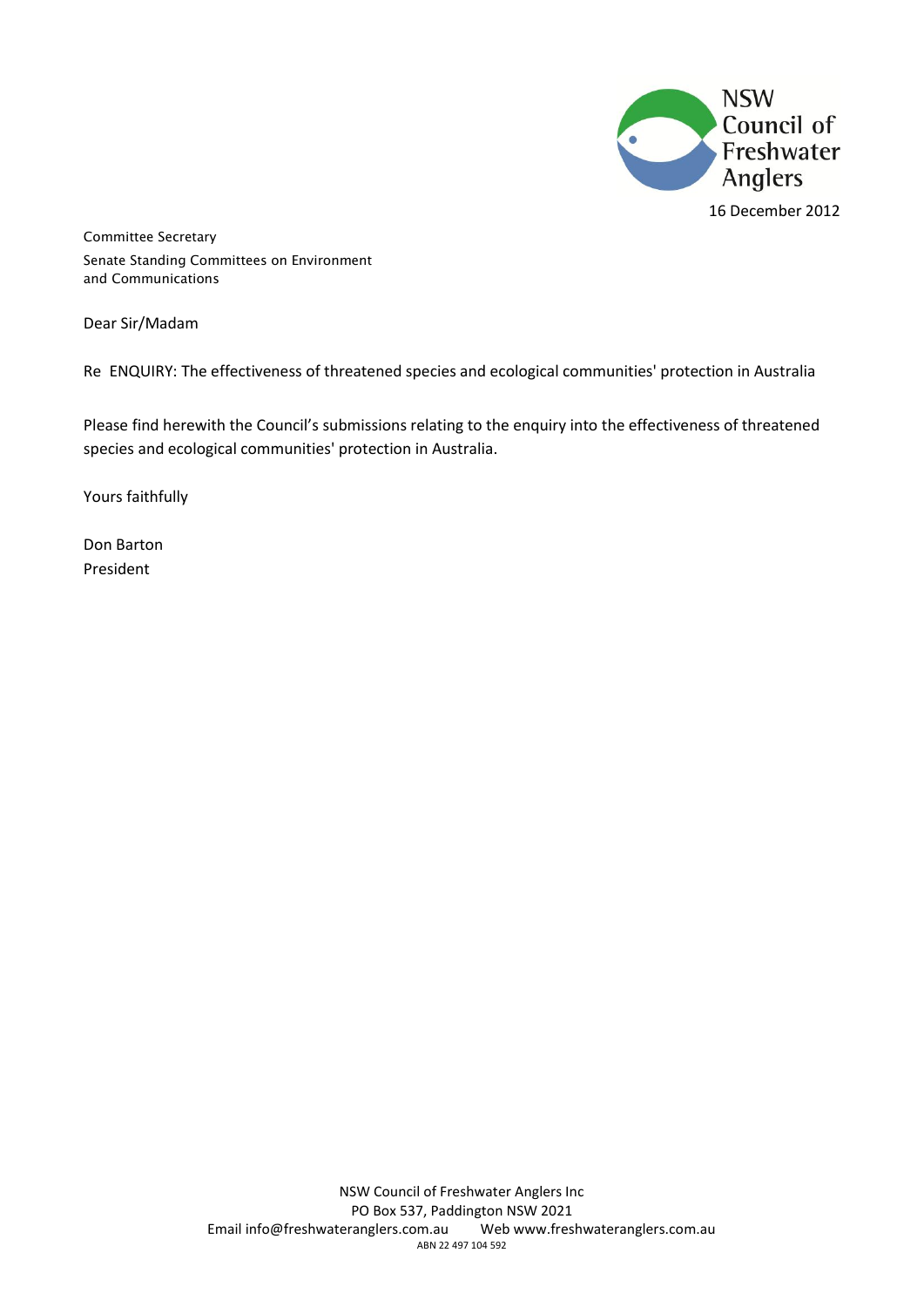### **NSW COUNCIL OF FRESHWATER ANGLERS INC.**

### **Submission relating to**

### **Senate Standing Committees on Environment and Communications**

### **Enquiry into the effectiveness of threatened species and ecological communities' protection in Australia**

### **INTRODUCTION**

The NSW Council of Freshwater Anglers Inc. (NSWCFA) is now in the 54 year of representing the interest of NSW freshwater fishers. Affiliated with the Recreational Fishing Alliance of NSW and the Murray Darling Basin Recreational Fishing Council, the NSWCFA is focused on the improvement of the State's fisheries management, regulatory matters, conservation, angler access, angling ethics and animal welfare, together with generally looking after the welfare of the NSW's fishery, habitat and freshwater environments. Being one of the largest recreational freshwater fishing bodies in Australia, the NSWCFA is recognised by the NSW Department of Primary Industries (DPI) – Fisheries as the Peak representative freshwater recreational fishing body for its record on being an effective and reliable voluntary organisation. (For further background information and policy statements on the NSWCFA, the NSWCFA website may be accessed a[t www.freshwateranglers.com.au.](http://www.freshwateranglers.com.au/))

#### **Related submissions**

The NSWCFA has received a copy of the submissions made by the Monaro Acclimatisation Society to the Enquiry, and agrees with and supports those submissions.

There are particular problems with threatened species legislation, common to both State (NSW) and Commonwealth.

### **A. The NSWCFA's submissions go mainly to common issues of regulatory and funding arrangements at all levels of government**

### **1. Reliance on the precautionary principle**

The invocation of the so-called precautionary principle by the legislation is a major concern. It has to be recognised that in many, perhaps most, instances where the principle may be considered, that what is really being invited is the substitution of speculative reasoning for reliable data and knowledge.

Because no species or ecological community exists in splendid isolation from other species and ecological communities, flying blind on good intentions may do as much harm as good.

Two recent topical examples of the blunders that may arise from speculative reasoning are the relationship between domestic sheep and the plains wanderer (Pedionomus torquatus) and the influence of water buffalo on fire regimes in the Northern Territory; policies based on speculative reasoning proved counterproductive. In the former case, environmental moneys were spent on purchasing sheep grazing properties to eliminate a perceived threat, only for it to be discovered that properly managed sheep grazing created beneficial habitat for the Plains Wanderer. Culling buffalo allowed heavy growth of grasses and subsequently devastating wildfires that destroyed rare and endangered flora.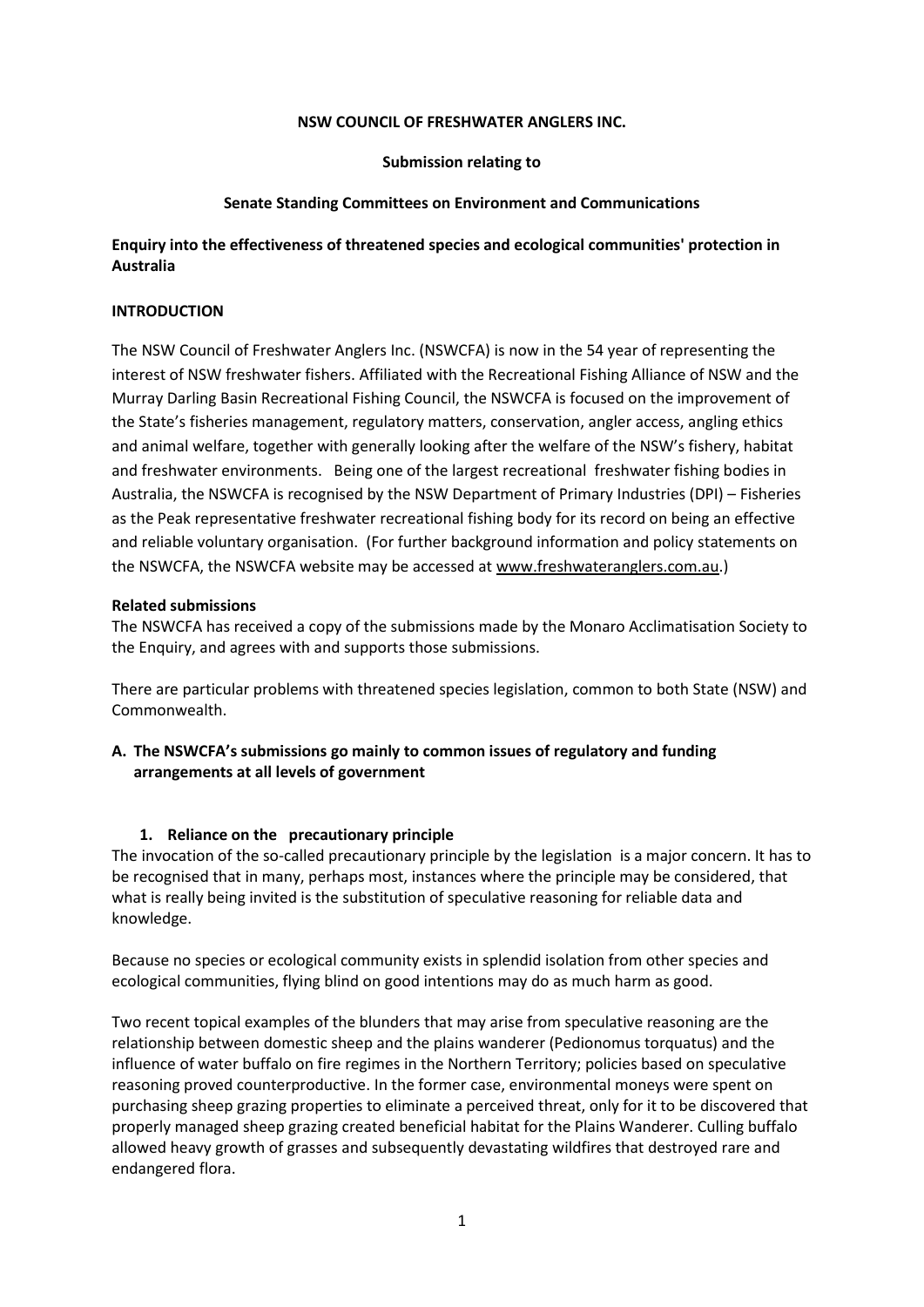No clear examples of such failures have come to attention with respect to freshwater fish, save that there is a tendency to focus on potential conflict with introduced species at the expense of attention to habitat (siltation, water quantity and quality and flow profiles, and riparian vegetation), which in most cases is the key issue, save in respect of habitat modifying species such as carp, or species such as redfin (English Perch) which are hosts for the EHN virus.

Wider damage of a different sort may be caused by speculative reasoning; every time it becomes apparent that a false alarm has been raised, or worse, that inappropriate action has been taken pursuant to speculative reasoning, significant damage accrues to the credibility of institutional conservation.

This is all the more so given the economic consequences which may follow a decision to list a species, ecological community od key threatening process under threatened species legislation.

Some examples of legislative invitation to speculative reasoning:

PART 7A Fisheries Management Amendment Act 1997 (NSW) deals with threatened species conservation in NSW.

S.220B (Definitions) provides;

*threatening process means a process that threatens, or that may threaten, the survival or evolutionary development of species, populations or ecological communities of fish or marine vegetation.*

S.188 (3) Environment Protection and Biodiversity Conservation Act 1999 (Cth);

*A process is a threatening process if it threatens, or may threaten, the survival, abundance or evolutionary development of a native species or ecological community.*

Part 16 Cl. 271 of the of the Fisheries Management (General) Regulation 2010 goes further in its provision of criteria as to *reduction in abundance, geographic distribution or genetic diversity*;

- *(1) It is observed, estimated, inferred or reasonably suspected that the species has undergone, or is likely to undergo, within a time frame appropriate to the life cycle and habitat characteristics of the taxon:* 
	- *(a) for critically endangered species—an extremely large reduction in one or more of the following:* 
		- *(i) an index of abundance appropriate to the taxon,*
		- *(ii) geographic distribution,*
		- *(iii) genetic diversity, or*
	- *(b) for endangered species—a very large reduction in one or more of the following: (i) (etc) ...*
	- *(c) for vulnerable species—a large reduction in one or more of the following: (i) (etc) ...*
- *(2) The Fisheries Scientific Committee must have regard to the following in determining the extent of the reduction referred to in subclause (1):*
	- *(m) the precautionary principle, namely, that if there are threats of serious or irreversible damage to the species, lack of full scientific certainty should not be used as a reason for postponing measures to prevent that damage, ...*

(emphasis added)

This more than invites speculation, it mandates it. While it is restricted to issues of abundance etc, it nevertheless remains unsatisfactory.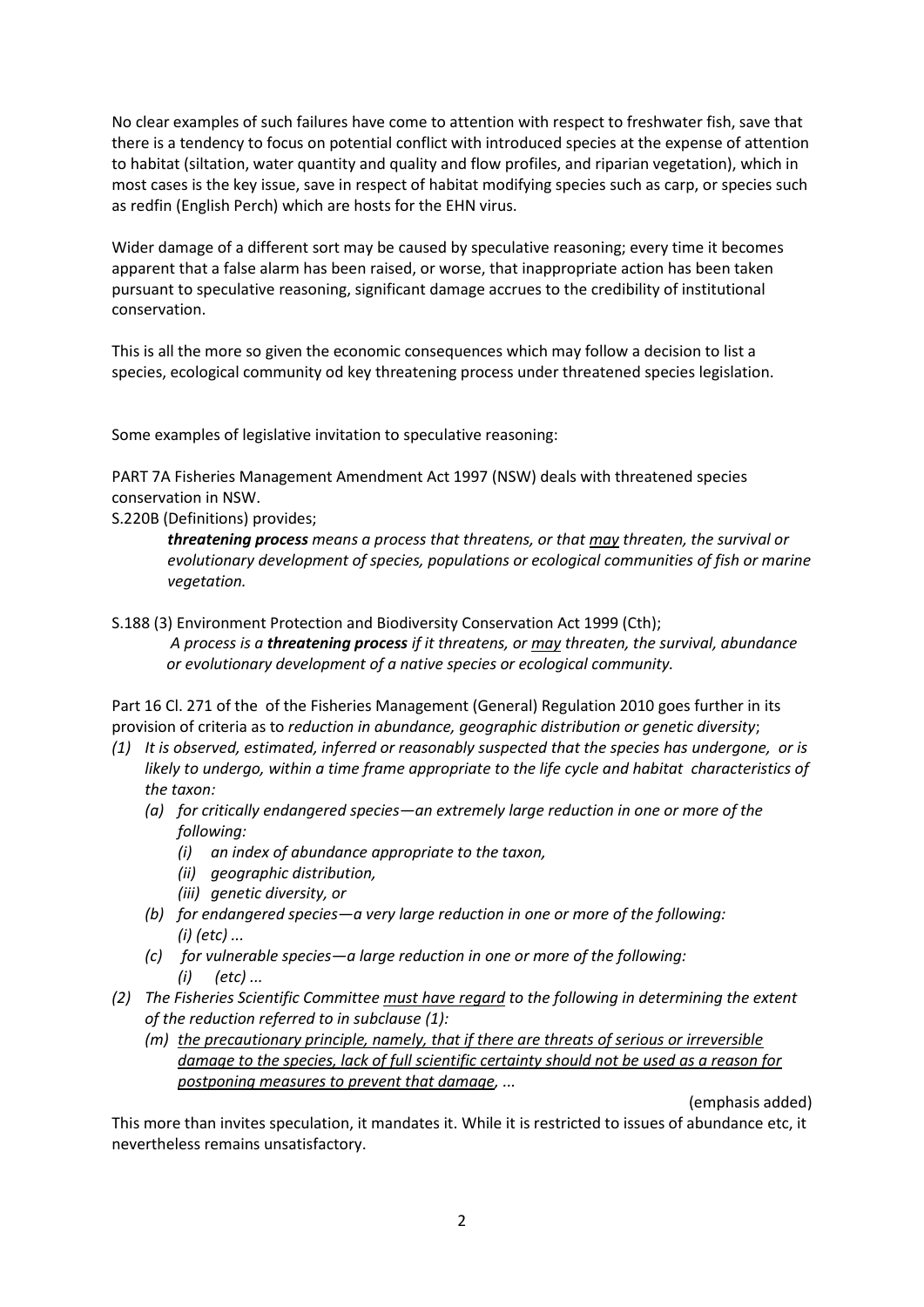**It is recommended that where lack of scientific certainty exists in respect of serious concerns as whether a species is likely to undergo decline or as to key threatening process or similar issues, that Scientific Committees should have power to recommend key research programmes, and have a budget to commission urgent critical research.**

For example, in respect of the MAS concern as to the freshwater blackfish in a tributary of the Snowy River, it should be possible for a Scientific Committee to have control of funds permitting some relevant DNA sampling to settle a critical issue properly, instead of being free to choose to be influenced by unsatisfactory anecdotal evidence.

Providing a research budget for Scientific Committees may seem to some to be extravagant, but given the potential economic consequences of poor decision making, it would be poor economics not to provide moneys to be invested in getting it right.

# **2. There is little no scope for Scientific Committees to point to priorities and resolve or at least identify competing interests of different species**

The highly prescriptive nature of threatened species legislation does not permit prioritising conservation efforts, save as to workload under s.220J FMA (NSW). The Snowy is a good example of this as indicated in the MAS submissions – less well-known but less modified and regulated rivers could provide more bang for the conservation buck and more realistic likelihood of saving a number of ecological communities.

There is also no scope in State and Commonwealth threatened species legislation for contemplation of competing interests between different species. For example, flow regimes that suit silver perch reproduction may not be right for Murray Cod or Yellowbelly.

The same may be said with respect to flora; one frequently sees "inappropriate fire regimes" as a key threatening process in respect of the listing of one plant or another, yet it can be readily observed that fire regimes that suit the growth rate and seed characteristics of one plant may not be right for another.

**It is recommended that threatened species legislation should allow Scientific Committees to:**

- **Consider alternative action rather than being prisoners of the highly prescriptive nominating process (especially in respect of ecological communities)**
- **Give recognition to competing (or conflicting) requirements between different threatened species, and not be locked into exclusive consideration of a particular species the subject of a nomination.**

# **3. Adaptive management**

The highly prescriptive nature of threatened species legislation makes it difficult to use adaptive management to achieve optimal outcomes.

# **It is recommended that threat abatement and recovery plans should be required to contain provisions for adaptive management where appropriate.**

# **4. Recovery plans**

This issue is dealt with by MAS.